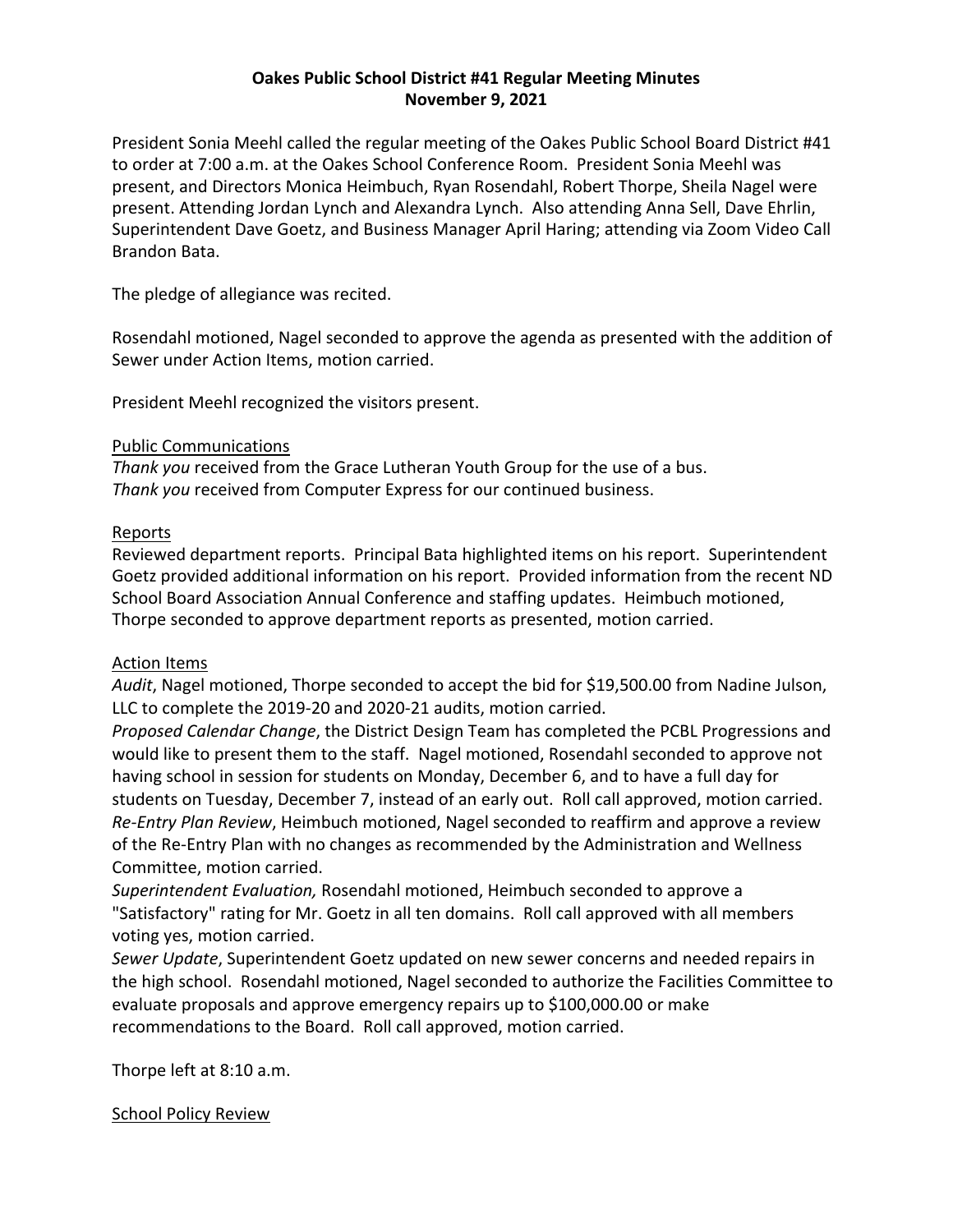*Second Reading,* Heimbuch motioned, Nagel seconded to approve the second reading and adoption of policy ABAC-Virtual Learning, DEAG-Weapons Prohibition on District Property, FFD-Carrying Weapons, GACE-GED Credit, KADA-Weapons Prohibition on School Property, motion carried.

*First Reading and Adoption*, Rosendahl motioned, Nagel seconded to approve first reading amendments and waive second reading adopting policy GDAA-Early Graduation and GDB-Graduation Exercises, motion carried.

#### Minutes and Financial Reports

Nagel motioned, Heimbuch seconded to approve the minutes October 12, 2021, regular meeting as presented, motion carried.

Rosendahl motioned, Heimbuch seconded to approve the revenue, expense, reconciliation, and balance sheet, motion carried.

## Bills

Heimbuch motioned, Nagel seconded, to approve the schedule of bills totaling \$156,572.78, motion carried.

A & B BUSINESS \$4,855.22, ACCENT WORKPLACE \$5,423.00, ALLARD TROPHY \$187.50, ANDEL, FLETCHER \$92.36, ANDERSEN, LACY \$33.45, APPLE COMPUTER \$895.90, ARAMARK UNIFORM SERVICES \$249.18, BAKKE, JOHN \$122.00, BATA, BRANDON \$4.99, BAYMONT INN AND SUITES \$259.20, BOBCAT OF GWINNER \$7.09, BOE-QUANDT, RACHEL \$51.06, BOUND TO STAY BOUND BOOKS \$1,068.00, BSN SPORTS \$4,210.48, CABANA BANNERS \$555.00, CAMPBELL, TIM \$92.16, CASEYS \$1,855.73, CASH-WAS DISTRIBUTING \$9,451.18, CHADS ELECTRIC \$1,686.37, CLINE, LUCAS \$33.00, COMPUTER EXPRESS \$50.00, CORNER C-STORE \$557.97, CRANE MERCHANDISING \$10.95, DAHLSTROM, AMY \$91.12, DAKOTA IMPROVEMENT \$1,367.50, DAKOTA SEPTIC SERVICE \$400.00, DAKOTA WATER SOLUTIONS \$150.00, DPI \$573.20, DICKEY RURAL NETWORKS \$1,201.23, DOBITZ, GREGORY \$26.00, DOWNIES PIANO TUNING \$450.00, ESPB \$44.50, EDUTECH \$20.00, ELLENDALE PUBLIC SCHOOL \$50.00, EMIL, WAYNE \$244.35, ERBES, LONNIE \$92.57, ESJD-BISMARCK \$2,874.90, ESPARK INC \$5,320.00, FARGO PUBLIC SCHOOLS \$444.80, 502 FLAIR \$20.00, FOLLETT SCHOOL SOLUTIONS \$683.16, GELINSKE, SHELBY \$32.00, GOOD, LAURIE \$132.09, GREATER SOUTHEAST ITV CONSORTIUM \$2,500.00, GRIPENTROG, WAYNE \$175.68, H2I GROUP \$3,050.00, HANKEL, JEREMY \$11.00, HEGGERTY \$97.98, HEIMBUCH, MONICA \$233.32, HERDING, MORIAH \$108.95, HERMAN, MATT \$370.66, HILGEMANN, BEKA \$199.95, HILLS CABINETRY AND WINDOW DECOR \$1,903.60, ITHREEG MEDIA \$100.00, JAARVIK LLC \$4,500.00, JOHNSON, REED \$92.45, JUNKER, BRUCE \$33.00, KELLY, VICKIE \$143.38, KLINGENBERG, SADIE \$140.00, KUSTOM MACHINE \$135.55, LA QUINTA INNS \$95.04, LANGDON AREA HIGH SCHOOL \$135.00, LIEN, COLT \$10.75, LIEN, MICHAEL \$29.00, LISBON PUBLIC SCHOOLS \$150.00, LOVELACE, KELLEY \$44.00, LYNCH, ALEXANDRA \$68.24, LYNCH, JORDAN \$300.00, MERTZ LUMBER \$458.33, MIDDLESTEAD, TYLER \$36.03, MILLER, ROBERT \$11.00, MINNESOTA STATE COMMUNITY & TECHNICAL COLLEGE \$50.00, MINOT STATE UNIVERSITY \$50.00, MISSOULA CHILDREN'S THEATRE \$2,675.00, ND DOT \$20.00, NDCEL \$110.00, OAKES AREA CHAMBER OF COMMERCE \$582.00, OAKES CITY \$1,383.50, OAKES COMMUNITY CLINIC \$100.00, OAKES COMMUNITY HOSPITAL \$88.00, OAKES TIMES \$316.66, OAKES TRUCK AND TRAILER \$382.68, OLD DUTCH FOODS \$23.50, OTTER TAIL POWER \$7,714.67, PARTS SUPPLY \$336.13, PAUL, ROBIN \$375.00, POPPLERS MUSIC \$235.31, POWERSCHOOL GROUP \$3,978.38, PRASKAS HARDWARE \$622.58, RAMKOTA HOTEL \$1,386.00, REMEMBER WHEN PUBLISHING \$1,000.00, ROBERTS, ZACH \$168.00, RYAN BROTHERS \$5,956.75, SCHIELER, ELIZABETH \$139.00, SCHMITT MUSIC COMPANY \$36.00, SCHMITZ, BILL